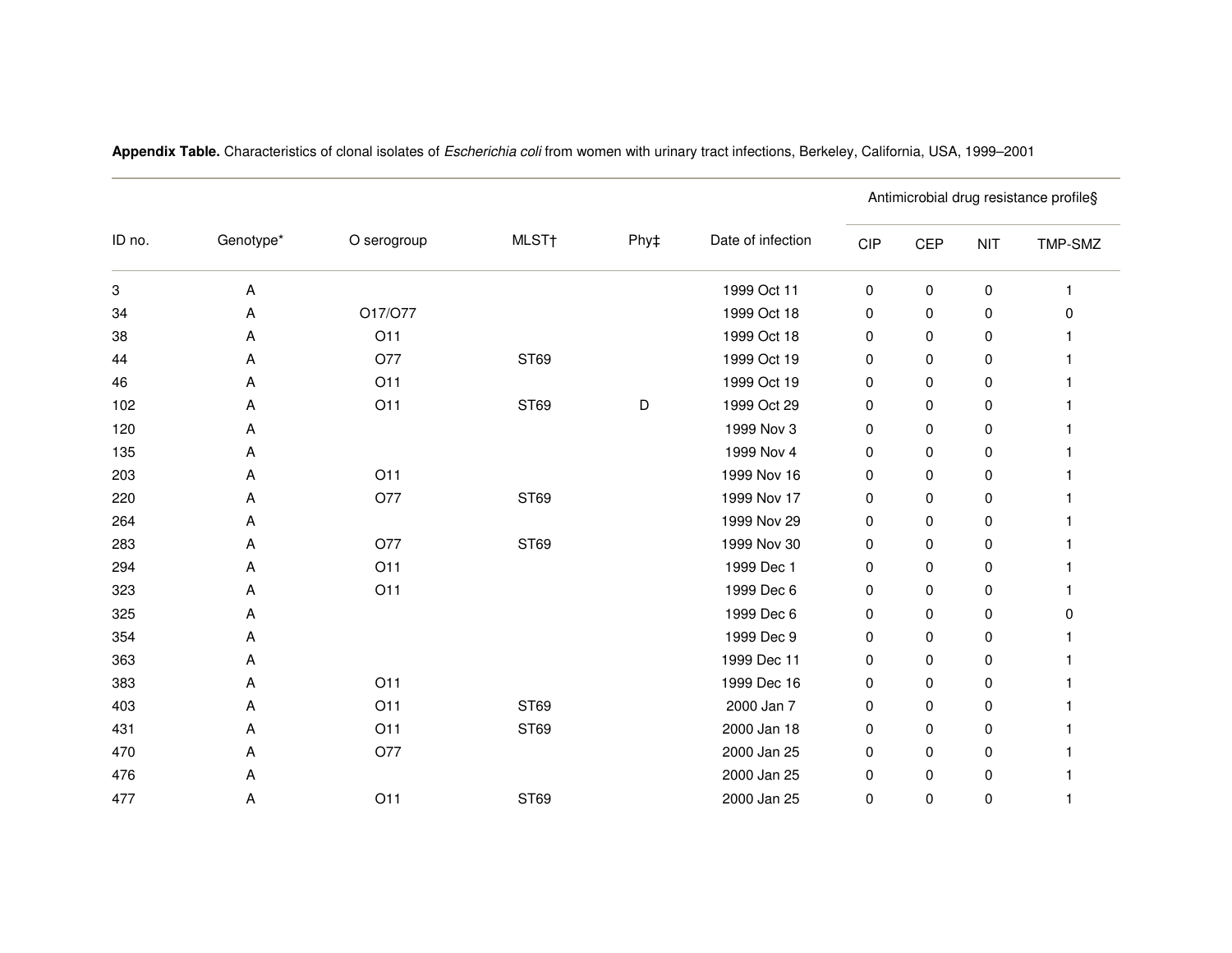| 486  | A | O11            |             |                | 2000 Jan 27 | 0 | 0 | 0 | -1        |
|------|---|----------------|-------------|----------------|-------------|---|---|---|-----------|
| 490  | А | O11            |             |                | 2000 Jan 27 | 0 | 0 | 0 | 1         |
| 1663 | Α | Mixed          |             |                | 2000 Oct 16 | 0 | 0 | 0 | 1         |
| 1683 | А |                |             |                | 2000 Oct 19 | 0 | 0 | 0 | 0         |
| 1757 | А |                |             |                | 2000 Nov 6  | 0 | 0 | 0 | 0         |
| 1792 | Α | O11            |             |                | 2000 Nov 14 | 0 | 0 | 0 | 1         |
| 1868 | А |                |             |                | 2000 Dec 1  | 0 | 0 | 0 | 0         |
| 2013 | А | O11            |             |                | 2001 Jan 12 | 0 | 0 | 0 | -1        |
| 2058 | Α | O11            |             |                | 2001 Jan 22 | 0 | 0 | 0 |           |
| 1664 | В | O <sub>2</sub> |             |                | 2000 Oct 17 | 0 | 0 | 0 | 0         |
| 1697 | В | O <sub>6</sub> | ST73        | <b>B2</b>      | 2000 Oct 23 | 0 | 0 | 0 | 0         |
| 1699 | В | O <sub>6</sub> |             |                | 2000 Oct 23 | 0 | 0 | 0 | $\pmb{0}$ |
| 1715 | В | O <sub>6</sub> | <b>ST73</b> | B <sub>2</sub> | 2000 Oct 25 | 0 | 0 | 0 | 0         |
| 1756 | В | O <sub>2</sub> |             |                | 2000 Nov 4  | 0 | 0 | 0 | 0         |
| 1768 | В | O <sub>6</sub> | ST73        | B <sub>2</sub> | 2000 Nov 8  | 0 | 0 | 0 | 0         |
| 1814 | В | O <sub>2</sub> | ST73        | B <sub>2</sub> | 2000 Nov 20 | 0 | 0 | 0 | 0         |
| 2042 | В | O <sub>6</sub> | ST73        | B <sub>2</sub> | 2001 Jan 19 | 0 | 0 | 0 | 0         |
| 316  | С | O <sub>1</sub> | <b>ST95</b> | B <sub>2</sub> | 1999 Dec 3  | 0 | 0 | 0 | 0         |
| 374  | С | O18            | <b>ST95</b> | <b>B2</b>      | 1999 Dec 13 | 0 | 0 | 0 | 0         |
| 410  | С | O <sub>1</sub> |             |                | 2000 Jan 11 | 0 | 0 | 0 | 0         |
| 448  | С | O18            |             |                | 2000 Jan 19 | 0 | 0 | 0 | 0         |
| 458  | С | O <sub>1</sub> | <b>ST95</b> | <b>B2</b>      | 2000 Jan 21 | 0 | 0 | 0 | 0         |
| 500  | С | O <sub>1</sub> |             |                | 2000 Jan 31 | 0 | 0 | 0 | 0         |
| 1642 | С | O <sub>1</sub> |             |                | 2000 Oct 12 | 0 | 0 | 0 | 0         |
| 1643 | С | O18            |             |                | 2000 Oct 12 | 0 | 0 | 0 | 0         |
| 1688 | С | O <sub>1</sub> | <b>ST95</b> | <b>B2</b>      | 2000 Oct 20 | 0 | 0 | 0 | 0         |
| 1897 | С | O <sub>2</sub> |             |                | 2000 Dec 5  | 0 | 0 | 0 | 0         |
| 1996 | С | O <sub>1</sub> | <b>ST95</b> | <b>B2</b>      | 2001 Jan 9  | 0 | 0 | 0 | 0         |
| 2018 | С | O <sub>1</sub> |             |                | 2001 Jan 16 | 0 | 0 | 0 | 0         |